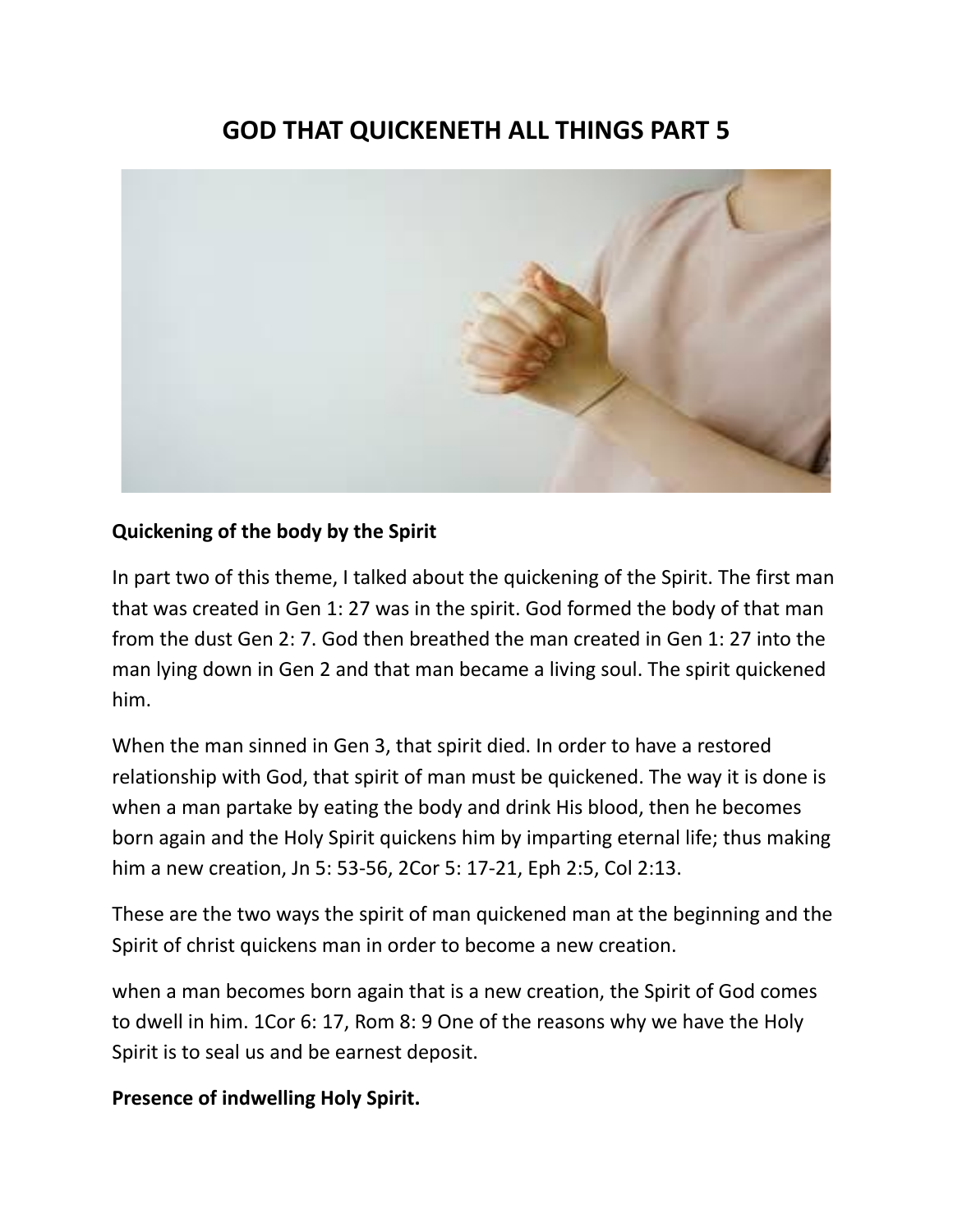*Eph 1:13-14 KJV 13 In whom ye also trusted, after that ye heard the word of truth, the gospel of your salvation: in whom also after that ye believed, ye were sealed with that holy Spirit of promise, 14 Which is the earnest of our inheritance until the redemption of the purchased possession, unto the praise of his glory.*

*2Cor 1:22 KJV Who hath also sealed us, and given the earnest of the Spirit in our hearts.*

# *2Cor 5:5 KJV Now he that hath wrought us for the selfsame thing is God, who also hath given unto us the earnest of the Spirit.*

The word "earnest" in Greek is "arrhabon" It means according to Thayer is money which in purchases is given as a pledge or down-payment that the full amount will subsequently be paid.

The Strong's exhaustive concordance says it is: a pledge, that is, part of the purchase money or property given in advance as security for the rest.

The Holy Spirit is the down payment that the Lord Jesus is coming back for the purchased possession. Our body is paid for but it is not redeemed yet.

# *Eph 4:30 KJV And grieve not the holy Spirit of God, whereby ye are sealed unto the day of redemption.*

*Rom 8:23 KJV And not only they, but ourselves also, which have the firstfruits of the Spirit, even we ourselves groan within ourselves, waiting for the adoption, to wit, the redemption of our body.*

The second reason why believers have the Holy Spirit is because it is the Spirit that will quicken the body of the believer for resurrection. So God has already put in us what will help our body to translate and be changed.

*1Th 4:16-17 KJV 16 For the Lord himself shall descend from heaven with a shout, with the voice of the archangel, and with the trump of God: and the dead in Christ shall rise first: 17 Then we which are alive and remain shall be caught up*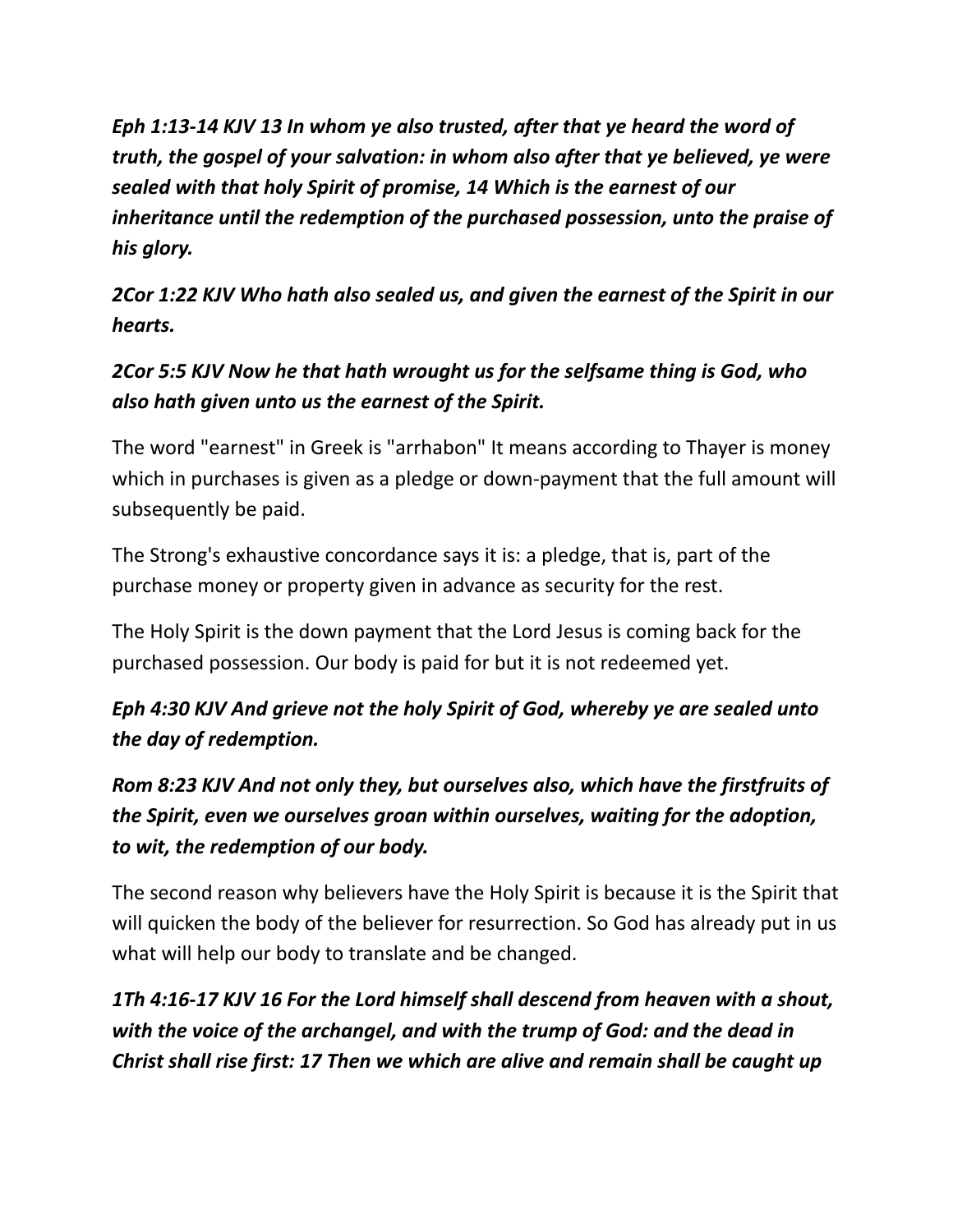*together with them in the clouds, to meet the Lord in the air: and so shall we ever be with the Lord*.

## *1Cor 15:52 KJV In a moment, in the twinkling of an eye, at the last trump: for the trumpet shall sound, and the dead shall be raised incorruptible, and we shall be changed.*

Pending the time of translation and resurrection of the body, the body that is dead Rom 8:10 will still be needed right here on earth. What will keep the body of believers functioning? It is the Spirit and that brings us to the second reason why we have the Spirit dwelling in us. The body is dead because of sin; tht is the original sin of Adam and the subsequent pronouncement of "dust art thou and thou shall return to the dust"

#### **Quickening of the body**

## *Rom 8:11 KJV But if the Spirit of him that raised up Jesus from the dead dwell in you, he that raised up Christ from the dead shall also quicken your mortal bodies by his Spirit that dwelleth in you.*

What this place is talking about alongside the preceding verses is on the indwelling of the Holy Spirit in the believers. the union of the Holy Spirit with the human spirit.

By comparison, Paul said the Holy Spirit dwells in the body of Jesus, and God raised Jesus from the dead by the Holy Spirit. He said that the same Spirit is the Spirit that was in Jesus while on earth and God shall raise the believer up by the same Spirit that resides in them.

Even though the general consensus is that believers will be raised when Christ shall come, this place is very interesting. The word they used for "mortal" is "thnetos" meaning liable to die or liable to death, mortal.

So technically speaking, it is not talking about the dead but dying bodies. The emphatic word" the bodies.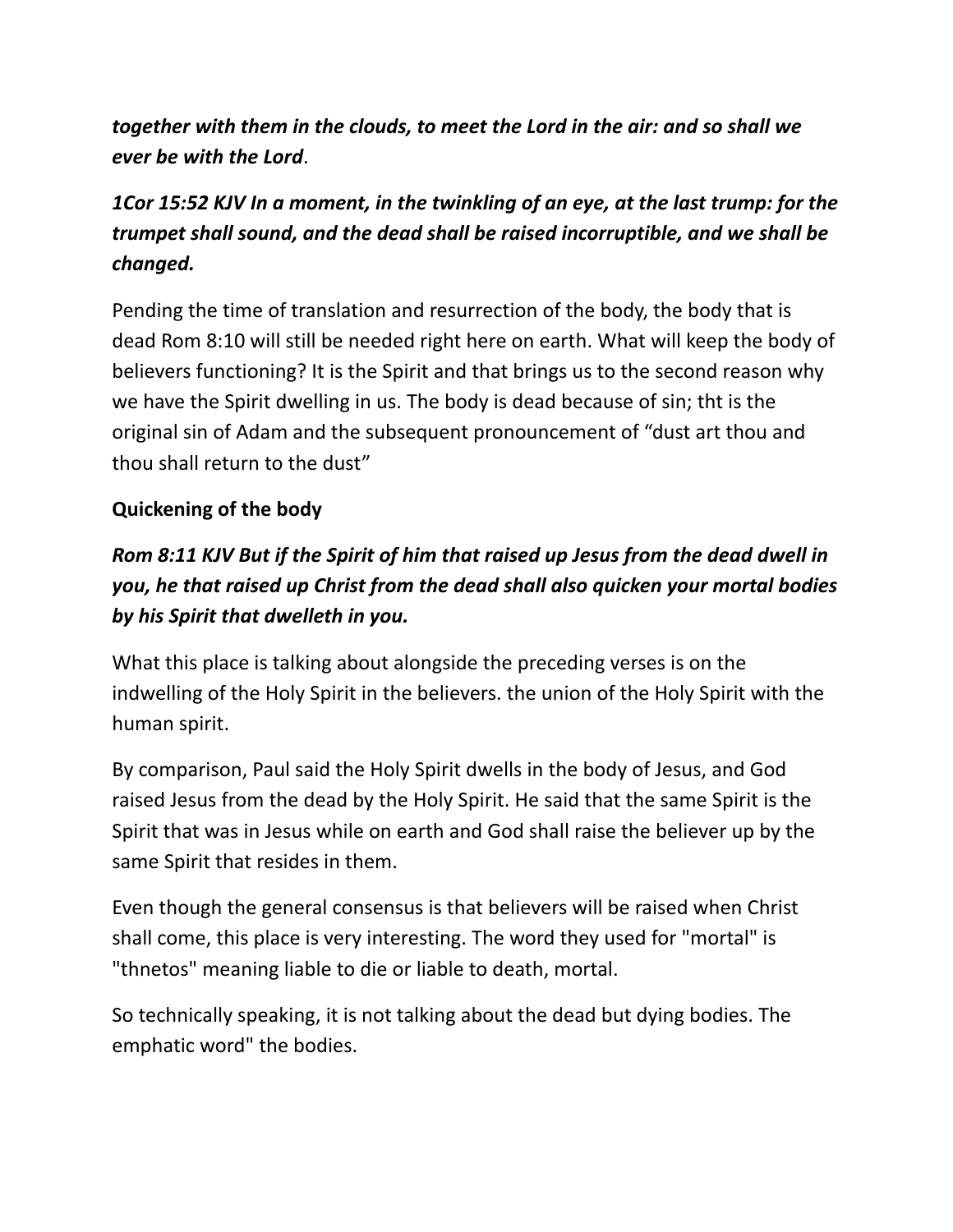# *Rom 8:11 YLT and if the Spirit of Him who did raise up Jesus out of the dead doth dwell in you, He who did raise up the Christ out of the dead shall quicken also your dying bodies, through His Spirit dwelling in you.*

The word "dying" is a verb and present participle of die. It means: Approaching death; about to die;

### **Here is the explanation and gives us the fourth reason why the Spirit indwells believers**

Only a spirit with a physical body can operate on earth. Every disembodied spirit is illegal. That is why the devil tries to enter the human body before they can operate and in the Gospel, Jesus was casting them out and he gave us the same mandate. Mk 16: 16-20

The Holy Spirit who is the Governor of the earth now needs the body in order to operate on earth so He dwells in the body of the believers. The word "dwells" is "memo" and it talks about permanency or permanent residency.

### **Analogy**

The glorious ultimatum assured in this inspiring promise is the transfiguration of the body, which may take place either in the translation of the saints when the Lord comes to take up His Bride, or in the resurrection of the dead saints.

Our glorious Redeemer has provided these two methods, through either of which it is possible to enter the glorified state. Flesh and blood cannot inherit the kingdom. There must be a change by death from the natural body to the spiritual body 1Cor 15:50

While the final and perfect restitution of these bodies will take place in glorification, either by translation or resurrection, yet our blessed Savior, in His condescending mercy, gives us many pre libations of this coming glorification, to comfort, revive and reinvigorate us for the labors of this life.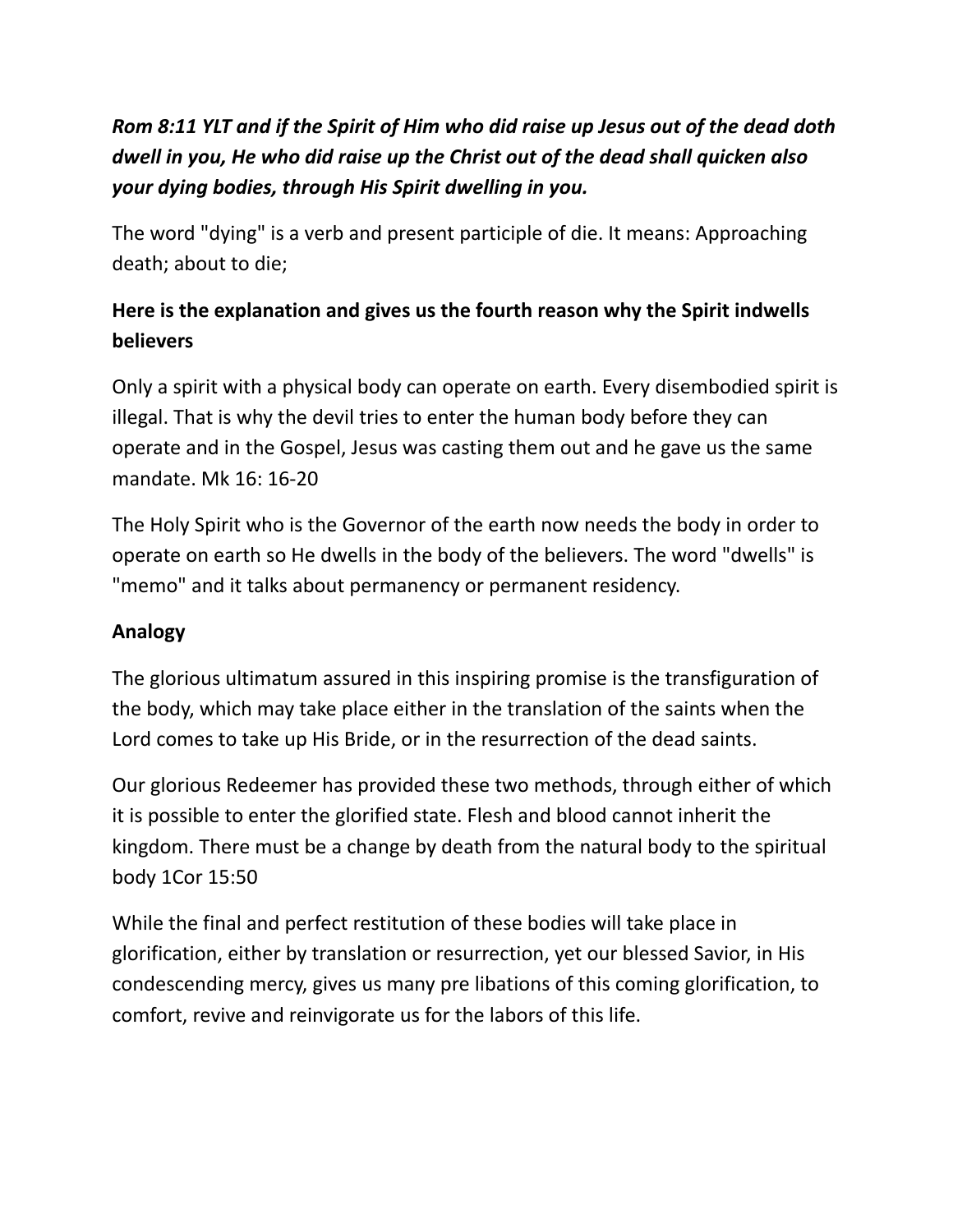So whatever we are facing now in our bodies; sickness, pain, weakness, etc. One day we shall be free from them because we shall have a glorified body that won't experience such.

#### **The healing power**

Hence this wonderful promise not only reaches forward to final glorification when this mortal shall put on immortality, but it includes the healing mercy of the Great Physician, administered ever and anon in the recuperation of these feeble, faltering tenements, and the alleviation of our diseases indiscriminately

While you live in a house, there is at least a probability that you will repair the breaches accruing from natural dilapidation or the sudden violence of storms, thus keeping your tenement in comfortable repair.

Hence it is at least a tenable conclusion that the Holy Ghost will keep His house, this body renovated and repaired while He occupies it.

He has long been the blessed Healer of my body, wonderfully keeping in repair this frail tenement.

Just as your house reaches a period when it is not worth repairing, and, consequently, you no longer restore the breaches; but in that case you soon evacuate it for a new edifice which you have built; so, when the Holy Ghost ceases to heal my body, I will begin to shout louder than ever, concluding that the house is no longer worth repairing, and will soon be evacuated for the occupancy of the "house not made with hands, but eternal and in the heavens" (2Co 5:1).

*2Cor 5:1-4 KJV 1 For we know that if our earthly house of this tabernacle were dissolved, we have a building of God, an house not made with hands, eternal in the heavens. 2 For in this we groan, earnestly desiring to be clothed upon with our house which is from heaven: 3 If so be that being clothed we shall not be found naked. 4 For we that are in this tabernacle do groan, being burdened: not for that we would be unclothed, but clothed upon, that mortality might be swallowed up of life.*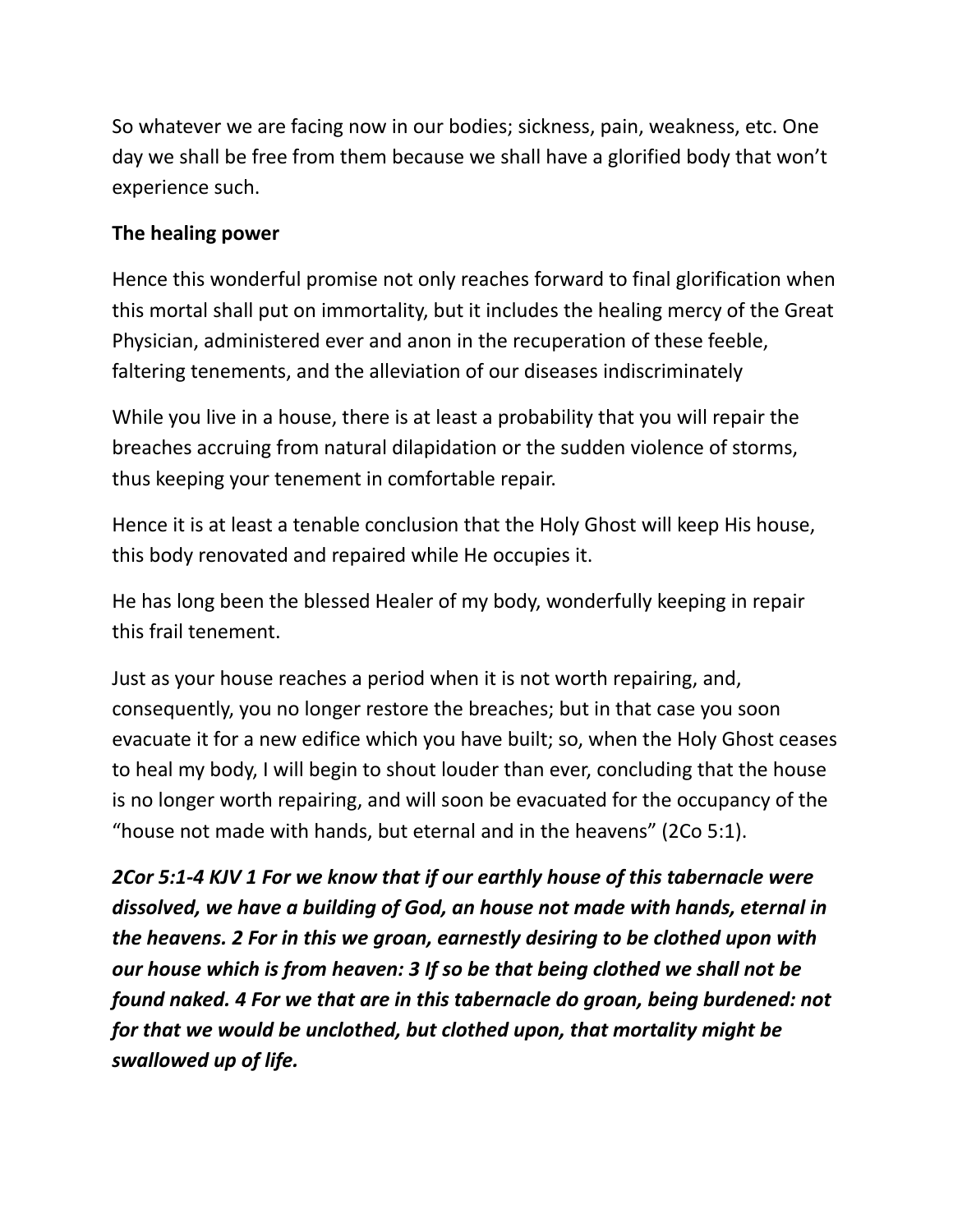# *Rom 8:23 KJV And not only they, but ourselves also, which have the firstfruits of the Spirit, even we ourselves groan within ourselves, waiting for the adoption, to wit, the redemption of our body.*

If you are staying in a place, it behooves you to take care of that property, repairs when it needs repairs as a result of constant usage, or aging. That will make your stay comfortable. This is exactly what the Holy Spirit does as he dwells in the body of the believers by quickening the body. The word quickening also means to renovate, rejuvenate and revitalize. Its meaning included to impart life by healing the body on a regular basis.

You know when you carry renovation upon renovation, you the owner will one day say let me move to another place, this one is old. This is when the Holy Spirit transits us into a new body that is immortal and durable. This will be taking place on the last day.

# *1Cor 15:53-54 KJV 53 For this corruptible must put on incorruption, and this mortal must put on immortality. 54 So when this corruptible shall have put on incorruption, and this mortal shall have put on immortality, then shall be brought to pass the saying that is written, Death is swallowed up in victory.*

### **Summary**

While we wait for our new house, the Holy Spirit is the resurrected power that produces healing for us in order to keep this body going. The fact is that healing power is deposited inside every believer to vitalize our bodies Ephe 1: 19-20.

All we need to do is take advantage of it. The healing anointing in us will flow to where the sickness or disease or trouble is and destroy it. The reason is the Holy Spirit needs your body to continue to function. When your body is healthy, you will deploy it to the cause of the Gospel. The sad thing is many don't know what they have and what can be done.

The quickening does not automatically take place but you have to place a demand on it. The things of God do not automatically come to pass. You can do it by